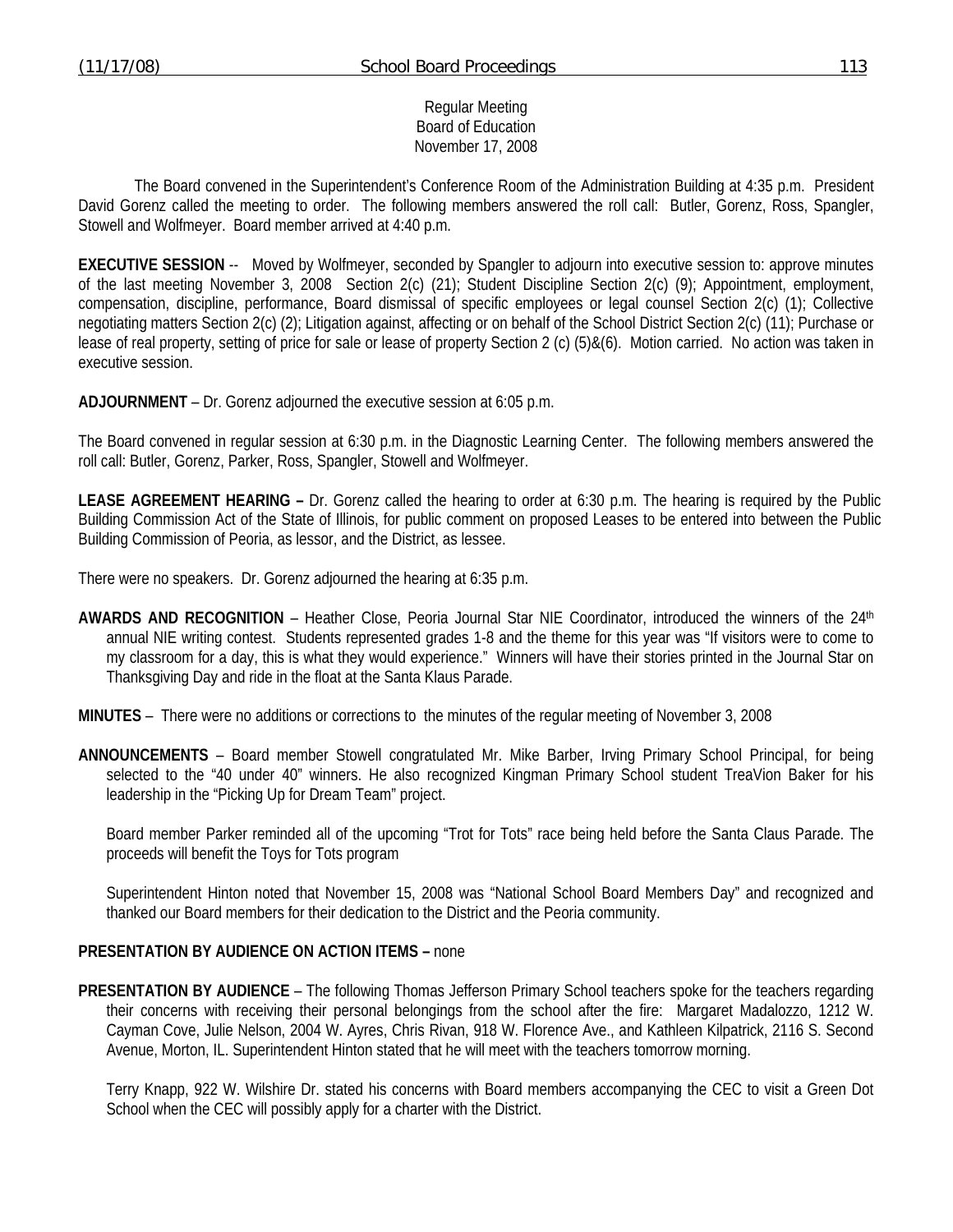Savino Sierra, 1708 S. Stanley, agreed that the Thomas Jefferson Primary School teachers were treated shabbily when trying to retrieve their possessions.

## **CONSENT AGENDA –**

ADOPTION OF CONSENT CALENDAR -- Moved by Parker, seconded by Spangler adoption of the consent calendar.

On roll call, 7 ayes. Motion carried.

GIFTS TO SCHOOL DISTRICT – Moved by Parker, seconded by Spangler, that the following donations be accepted and letters of appreciation sent to the donors.

School uniforms (shirts, pants, sweatshirts), valued by the donor at \$300.00, donated to Rolling Acres Edison by Ken and Theresa Johnson

\$25.00 to support fund raiser, donated to Washington Gifted by Mr. & Mrs. Joseph Terry

\$25.00 to support fund raiser, donated to Washington Gifted by Mr. & Mrs. Jack Arvin

Dual Power Calculators, valued by the donor at \$130.00, donated to Trewyn Middle School by Mr. Dale May

Deskjet 682C Printer, valued by the donor at \$50.00, donated to Woodruff High School football by Andrew Symmonds

Brother Fax Machine, valued by the donor at \$150.00, donated to Woodruff High School by Andrew Symmonds

2 cars, valued by the donor at \$4,000, donated to Campus Police by the Peoria Police Department

\$200.00 donated to Hines Primary School by Mr. & Mrs. Stuart Laughlin

On roll call, 7 ayes. Motion carried.

PAYMENT OF BILLS -- Moved by Parker, seconded by Spangler approval of the payment of the following bills.

| FUND | <b>DESCRIPTION</b>                  | <b>BAL.SHEET</b> | REV. | <b>EXPENSE</b> | <b>TOTAL</b> |
|------|-------------------------------------|------------------|------|----------------|--------------|
| 10   | EDUCATIONAL FUND                    | \$15,034.11      |      | \$241,254.75   | \$256,288.86 |
| 20   | <b>OPERATIONS, BLDG &amp; MAINT</b> |                  |      | \$324,753.79   | \$324,753.79 |
| 40   | <b>TRANSPORTATION</b>               |                  |      | \$89,813.71    | \$89,813.71  |
| 60   | CAPITAL IMPROVEMENT                 |                  |      | \$28,967.99    | \$28,967.99  |
| 90   | CAPITAL IMPROVEMENTS                |                  |      | \$8,215.10     | \$8,215.10   |
| 95   | MID CENTRAL ASSOCIATION             |                  |      | \$36,821.30    | \$36,821.30  |
| 99   | PPS ADMIN OUTREACH PROG             |                  |      | \$3,145.01     | \$3,145.01   |
|      |                                     |                  |      | \$732,971.65   | \$748,005.76 |

#### On roll call, 7 ayes. Motion carried.

HUMAN RESOURCE REPORT -- Moved by Parker, seconded by Spangler approval of the following human resource report as presented by the administration.

### **Certified Personnel Appointments**  Tutors - Hourly Coleman, Oszie 11-18-08 Edmonds, Wilma 11-18-08 Moulton, Joyce 11-10-08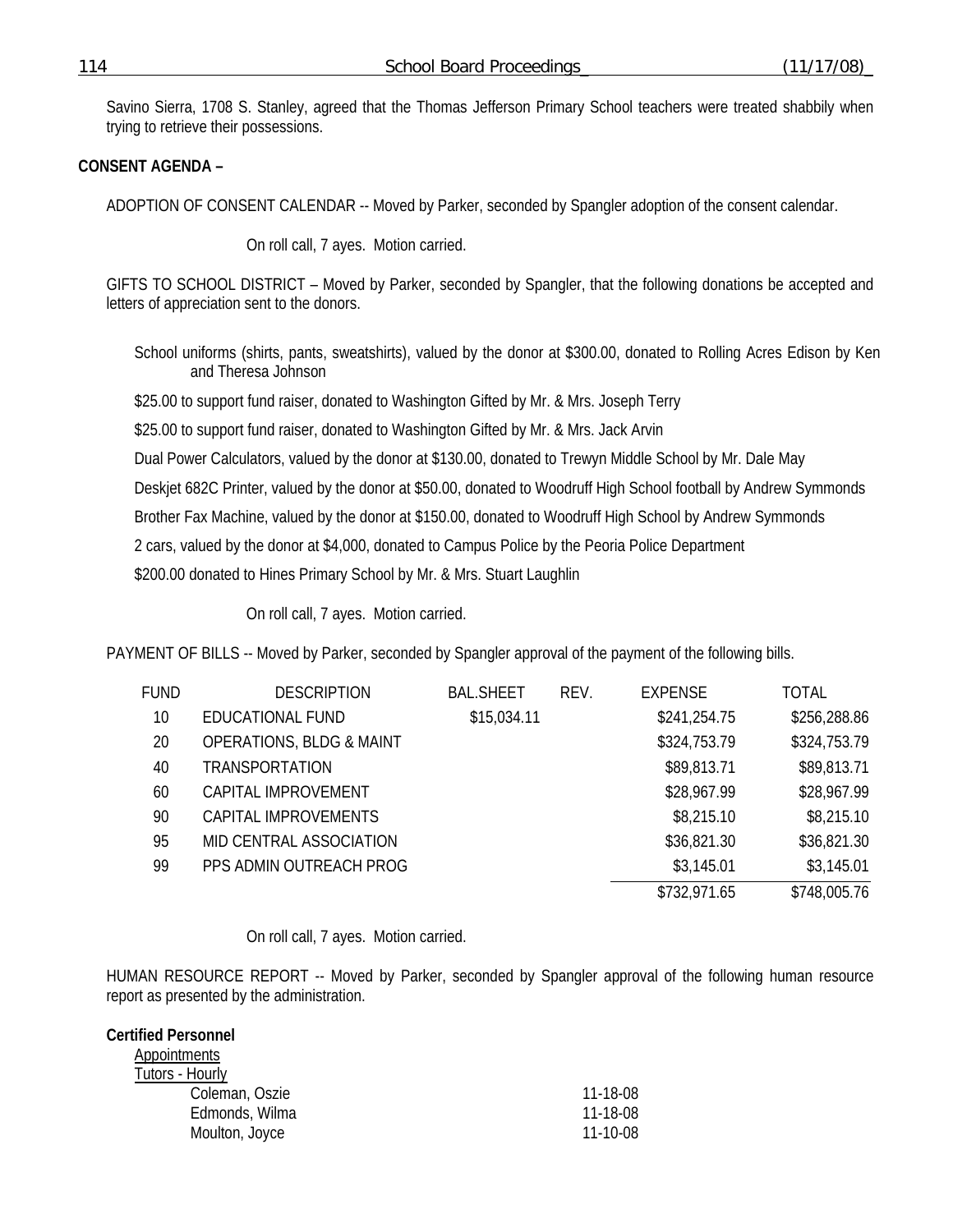| Leave of Absence - Family Leave            |          |
|--------------------------------------------|----------|
| Seguin, Amanda                             | 11-17-08 |
|                                            |          |
| <b>Non-Certified Personnel</b>             |          |
| <b>Appointments</b>                        |          |
| Cafeteria - Part Time                      |          |
| Edwards, Rosalie A.                        | 11-07-08 |
| Jackson, Maggie                            | 11-10-08 |
| Clerical - Full Time                       |          |
| Rice, Rebecca                              | 11-18-08 |
| Tyler, Andrea                              | 11-04-08 |
| <b>Early Childhood Program - Part Time</b> |          |
| Alexander, Caroline                        | 11-13-08 |
| Parker, Angelo                             | 10-10-08 |
| <b>Extended School Program - Part Time</b> |          |
| Lawless, Katherine                         | 11-03-08 |
| Johnson, Camille                           | 11-03-08 |
| Paraprofessionals - Full Time              |          |
| Herrick, Susan                             | 11-04-08 |
| <b>Student Workers - Part Time</b>         |          |
| Perrin, Christopher                        | 11-10-08 |
| Young, Chatauqua                           | 11-10-08 |
| Transportation - Part Time                 |          |
| Broomfield, Brandis                        | 11-18-08 |
| Harrison, Jennifer                         | 11-18-08 |
| Reed, Alaria                               | 11-17-08 |
| Stubbs, Norma                              | 11-18-08 |
| Trevino, Daniel                            | 11-18-08 |
| Wright, Winona                             | 11-18-08 |
| Resignations                               |          |
| Clerical - Full Time                       |          |
| Bastian, Nancy                             | 11-14-08 |
| <b>Early Childhood Program - Part Time</b> |          |
| Dorney, Victoria                           | 06-30-08 |
| <b>Terminations</b>                        |          |
| Student Workers - Part Time                |          |
| Hufeld, Darren                             | 10-31-08 |
| Transportation - Part Time                 |          |
| Faulkner, Robin                            | 11-17-08 |
|                                            |          |
| <b>Substitutes</b>                         |          |
| Certified                                  |          |
| <b>Appointments</b>                        |          |
| Substitute Teachers                        |          |
| Deluhery, Jennifer                         | 11-13-08 |
| Eddington, Tiffanie                        | 11-13-08 |
| Enders, Michele                            | 11-05-08 |
| Evans, Paula                               | 10-31-08 |
| Franks, Angela                             | 11-12-08 |
| Hughbanks, Sherry                          | 11-05-08 |
| Lamb, Angela                               | 11-03-08 |
|                                            | 11-13-08 |
| Martey, Terence<br>Rose, Cody              | 11-13-08 |
|                                            |          |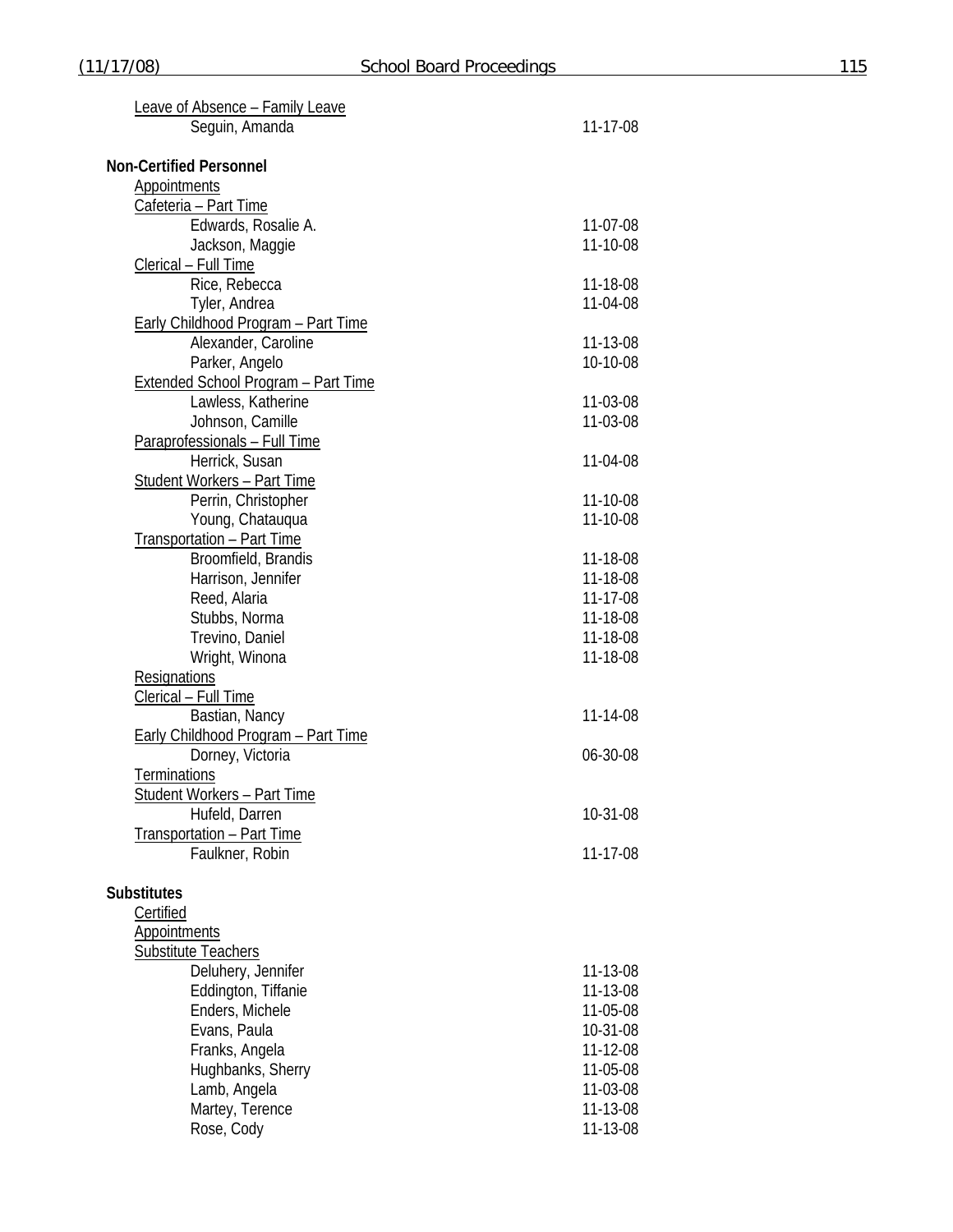| Tucker, Ryan                                       | 11-05-08       |
|----------------------------------------------------|----------------|
| Stephens, Alex                                     | 11-05-08       |
| Warfield, Dustin                                   | 11-05-08       |
| Resignations                                       |                |
| <b>Substitute Teachers</b>                         |                |
| Bailey, Erika                                      | 11-07-08       |
| Jones, Adrian                                      | 10-31-08       |
| Jones, Amy                                         | 10-31-08       |
|                                                    |                |
| Jones, Justin                                      | 10-31-08       |
| Jones, Shaka                                       | 10-31-08       |
| Jordan, Kayla                                      | 10-31-08       |
| Jyothiswara, Rakhika                               | 10-31-08       |
| Kinsella, JoAnn                                    | 10-31-08       |
| Kolditz, Brett                                     | 10-31-08       |
| Lehman, Linda                                      | 10-31-08       |
| Lock, Brooke                                       | 10-31-08       |
| Lower, Patrick                                     | 10-31-08       |
| Phelps, Karen                                      | 11-05-08       |
| Non-Certified                                      |                |
| <b>Appointments</b>                                |                |
| Cafeteria                                          |                |
|                                                    |                |
| Hill, Emily                                        | 11-12-08       |
| McGhee, Venessia                                   | 11-05-08       |
| Young, Annette                                     | 11-12-08       |
| <b>Child Care Giver Provider</b>                   |                |
| Sutton, Sara                                       | 10-28-08       |
| Paraprofessional                                   |                |
| Edwards, Kristin                                   | 11-06-08       |
| Frank, Angela                                      | 11-12-08       |
| Herrick, Susan                                     | 11-03-08       |
| Jones, Shaka                                       | 10-31-08       |
| Lehman, Linda                                      | 10-31-08       |
| Special Ed Attendants/Behavioral Assistants        |                |
| Armstrong, Kevin                                   | 10-20-08       |
| Jefferson, Brandi                                  | 10-20-08       |
| Jones, Shaka                                       | $10 - 31 - 08$ |
|                                                    |                |
| Jordan, Kayla                                      | 10-31-08       |
| Jyothiswara, Rakhika                               | 10-31-08       |
| Lee, Dorothy                                       | 11-06-08       |
| Morris, Raquetta                                   | 11-06-08       |
| Scott, Kellisa                                     | 11-10-08       |
| Smith, Bryanna                                     | 11-10-08       |
| Smith, Karen                                       | 11-06-08       |
| Smith, Marques                                     | 10-20-08       |
| Ware, Teonna                                       | 11-10-08       |
| White, Cindy                                       | 10-21-08       |
| <b>Resignations</b>                                |                |
|                                                    |                |
| Paraprofessionals                                  |                |
| Whitehead, Sandra                                  | 11-03-08       |
| <b>Special Ed Attendants/Behavioral Assistants</b> |                |
| Davis, Rosemary                                    | 11-04-08       |
|                                                    |                |

On roll call, 7 ayes. Motion carried.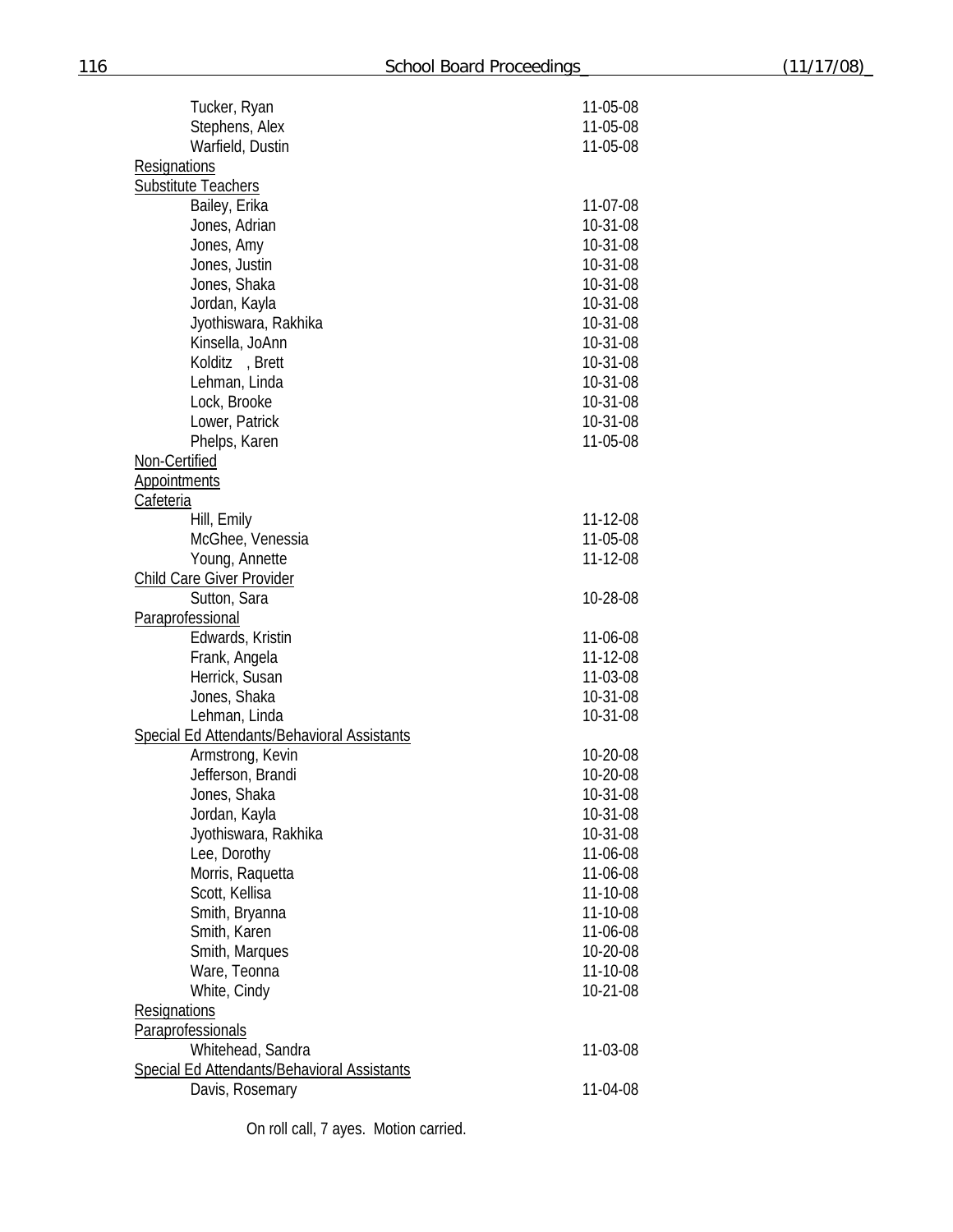TRAVEL REQUESTS - Moved by Parker, seconded by Spangler approval of the travel requests as presented by the administration. (Copy is on file in the board secretary's office.)

On roll call, 7 ayes. Motion carried.

**PURCHASE OF DIESEL FUEL** - Moved by Parker, seconded by Spangler that the Board of Education authorize the Controller/Treasurer to enter into an amended contract changing the "market-rate" pricing to a "fixed" price for diesel fuel purchases made during the balance of the remaining contract with Ag-Land, Inc.

Mr. Stowell asked if the contract could be extended for another year. Mr. Cahill reported that he will soon be meeting with Ag-Land to discuss that issue and the "fixed" price amount and then will meet with legal counsel on the time frame. He will report back to the Board of Education.

On roll call, 7 ayes. Motion carried.

**RENEWAL OF IN-SCHOOL HEALTH CARE SERVICES AGREEMENT WITH THE METHODIST MEDICAL CENTER OF ILLINOIS -** Moved by Parker, seconded by Spangler that the Board of Education approve the contract for in-school health care services between Methodist Medical Center of Illinois and the Peoria Public Schools District 150.

On roll call, 7 ayes. Motion carried.

## **DELIBERATION AGENDA** -

Review of Suspensions - Moved by Ross seconded by Spangler that the Review of Suspensions listed on Report No. 5 dated November 17, 2008 be approved as amended.

On roll call, 7 ayes. Motion carried.

Expulsions – Moved by Ross, seconded by Wolfmeyer that the Expulsions listed on the report dated November 17, 2008 be approved as amended.

> On roll call, 6 ayes. Butler, Parker, Spangler, Stowell, Wolfmeyer, Gorenz 1 nay. Ross. Motion carried.

**FINAL READING OF POLICY 4:110** – Moved by Spangler, seconded by Butler that the first reading be waived and that this be the final reading for changes to Policy 4:110 – Operational Services, Transportation be approved.

## **Operational Services - Transportation**

The District shall provide free transportation for all students in the District: (1) residing at a distance of one and onehalf miles or more from their assigned schools, or (2) residing within one and one-half miles from their assigned schools where walking to school or to a pick-up point or bus stop would constitute a serious hazard due to vehicular traffic or rail crossing, and adequate public transportation is not available. The District may provide transportation for other students residing within one and one-half miles from their assigned school. A student's parent(s)/guardian(s) may file a petition with the Board of Education requesting transportation due to the existence of a serious safety hazard. Free transportation services and vehicle adaptation for special education students shall be provided if included in the students' individualized educational programs. The District may provide transportation to and from school-sponsored activities. Non-public school students shall be transported in accordance with State law. Homeless students shall be transported in accordance with the McKinney Homeless Assistance Act.

Bus schedules and routes shall be determined by the Transportation Director and shall be altered only with the Transportation Director's approval and direction. In fixing the routes, the pick-up and discharge points should be as safe and convenient for students as possible.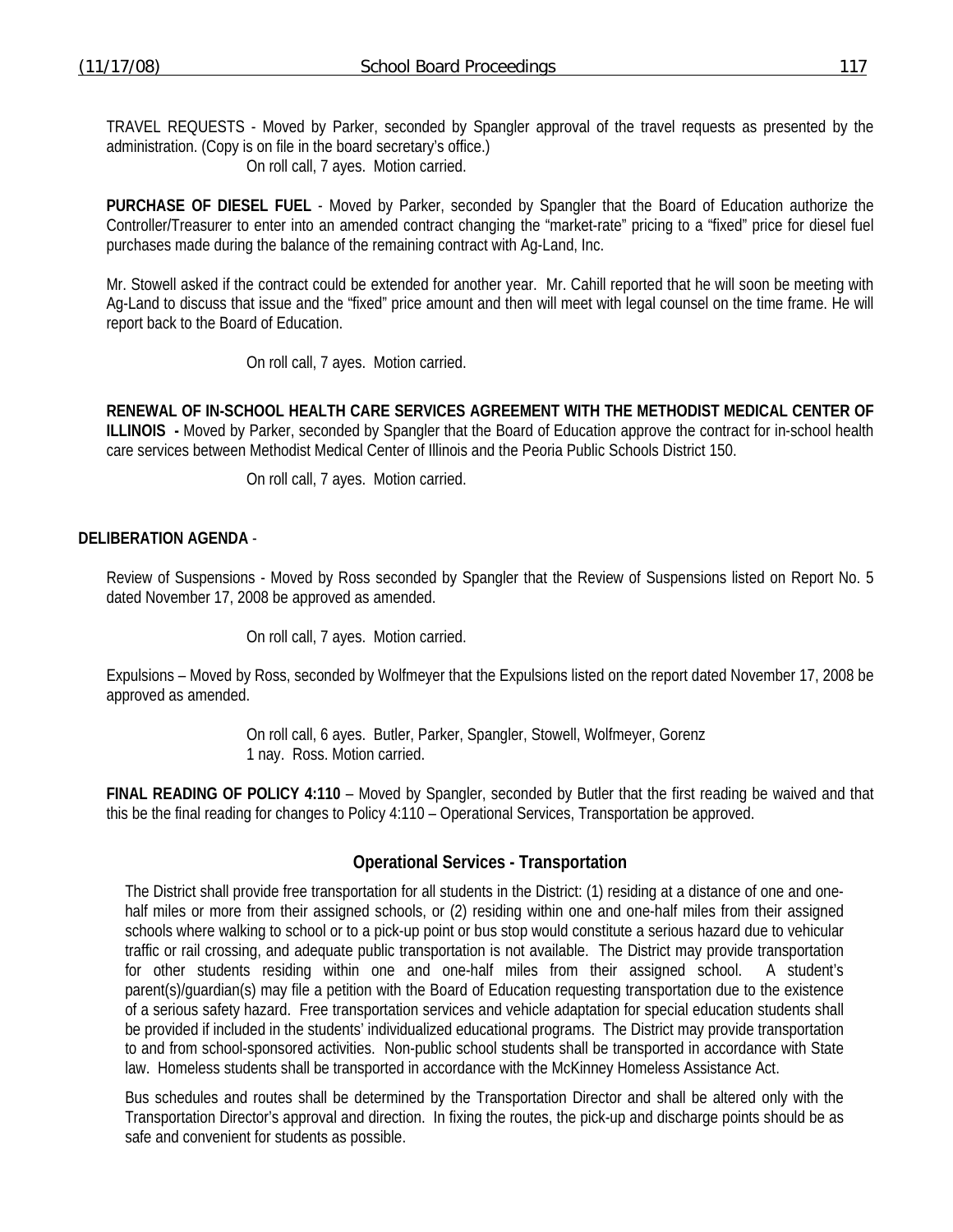No school employee may transport students in school or private vehicles unless authorized by the administration.

Every vehicle regularly used for the transportation of students must pass safety inspections in accordance with State law and Illinois Department of Transportation regulations. The strobe light on a school bus may be illuminated any time a bus is bearing one or more students. The Superintendent shall implement procedures in accordance with State Law for accepting erratic driving reports.

All contracts for charter bus services must contain the clause prescribed by State law regarding criminal background checks for bus drivers.

### Post-Trip Vehicle Inspection

The Superintendent or designee shall develop and implement a post-trip inspection procedure to ensure that the school bus driver is the last person leaving the bus and that no passenger is left behind or remains on the vehicle at the end of a route, work shift or workday.

LEGAL REF.: McKinney Homeless Assistance Act, 42 U.S.C. §11431 et seq. 105 ILCS 5/10-22.22 and 5/29-1 et seq. 105 ILCS 45/1-15. 625 ILCS 5/1-182, 5/11-1414.1,5/12-815, 5/12-816. 5/12-821, and 5/13-109. 23 Ill. Admin. Code §§1.510a and 226.935.

CROSS REF.: 5:280 (Educational Support Personnel - Duties and Qualifications), 6:140 (Education of Homeless Children) ADOPTED: July 18, 2005 REVISED: November 17, 2008

 **RESOLUTION: PUBLIC BUILDING COMMISSION LEASES –** Moved by Stowell, seconded by Parker that the Board of Education approve a Resolution providing for the levy and collection of a direct annual tax sufficient to pay the rent payable under a Lease Agreement for the Richwoods Attendance Area Improvement Project to be entered into by and between the Public Building Commission of Peoria, Peoria County, Illinois, as lessor, and Board of Education of the City of Peoria, School District Number 150, Peoria County, Illinois, as lessee.

On roll call, 7 ayes. Motion carried.

**RESOLUTION: PROPERTY TAX LEVY** - Moved by Spangler, seconded by Wolfmeyer that the Board of Education accept the "statement of 'need'", adopt the tentative 2008 Tax Levy, authorize the publication of a "truth in taxation" notice, and set December 15, 2008 as the date for a hearing on the same said levy, all as contained in the accompanying Exhibits "A", "B", and "C", respectively.

Mr. Cahill explained that the budget need for 2009 -2010 is \$168,605,393 – to meet this need the District must levy \$64,088,145 on a projected equalized assessed valuation of \$11,400,578,801. Discussion on the levy will be held at an upcoming Committee of the Whole meeting.

On roll call, 7 ayes. Motion carried.

**RESOLUTION: USE OF HEALTH/LIFE SAFETY** – Moved by Spangler, seconded by Butler, that the Board of Education approve the emergency resolution providing for the (i) raising/use of health-life-safety funding for the (ii) restoration of the Thomas Jefferson Primary School damaged by fire and smoke.

On roll call, 7 ayes. Motion carried.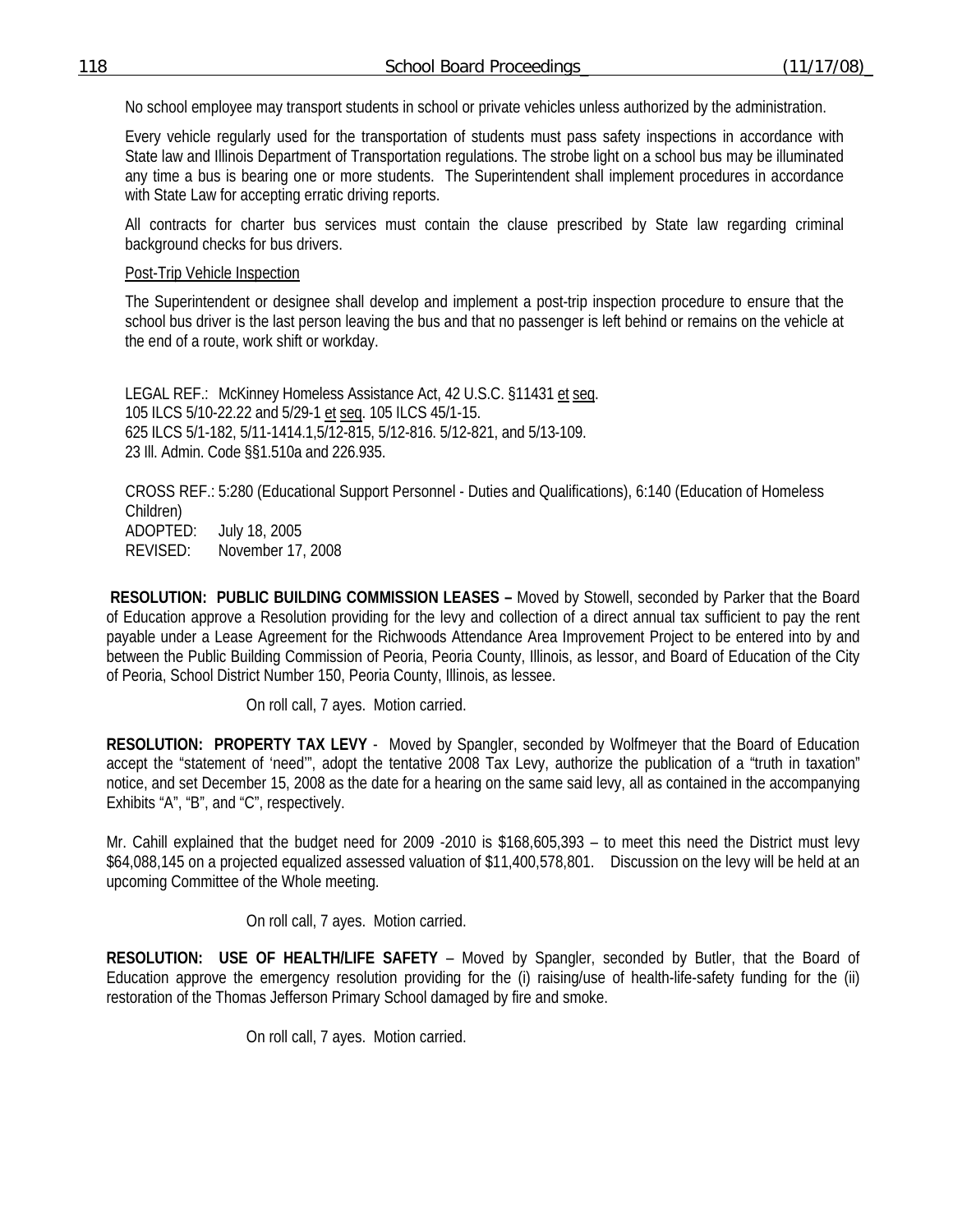# **INFORMATION ITEMS – REPORTS FROM SUPERINTENDENT AND STAFF** –

- 1. GOAL 1 STUDENT ACHIEVEMENT **UPDATE ON MANUAL HIGH SCHOOL RESTRUCTURING** Dr. Hannah introduced Manual High School Principal Dr. Sharon Kherat, Paula Nachtrieb, Workforce Development, Carol Leach, PERFECT, Eric Thomas, Organizational Leader at Manual High School and Doug Elmer, John Hopkins TDHS. They presented to the Board of Education the "Phase Two" for the program that will begin in the fall of 2009 and include Career Clusters for 10<sup>th</sup>, 11<sup>th</sup> and 12<sup>th</sup> grade students at Manual High School. They also noted the Organization of the Restructured Manual High School and Jr. Academy, the Talent Development High School Model, challenges facing the model, skills needed in the future work force and sample block scheduling for students. The recommended Career Clusters and Pathways will be:
	- The School of Health, Education and Human Services Health Science, Education and Human Services, Business, Management and Administration
	- The School of Industrial and Sustainable Technology Architecture and Construction, Manufacturing, Engineering and Technology and Business, Management and Administration
- 2. Goal 2 FISCAL RESPONSIBILITY **REVENUE AND EXPENDITURE UPDATE** Mr. Cahill presented to the Board of Education the changes in the District financial position as part of the five year projection update. He noted that with the change in the national economy the District does not expect to meet its revenue projections for property taxes or corporate taxes. He is also concerned with the state flow of dollars and Title 1 allocations. The magnitude for the decline for this year's budget is projected to be \$2.6 million. With the decline in revenue (expenses are running on target) the District will need to make reductions for this school year.

Mr. Hinton explained that for the past three years the administration has been taking extra measures with the budget to make sure it stays balanced and it becomes very perplexing to serve the students and staff when revenues decline. Administration is looking at ways to alleviate the short-fall – including extreme measures. Recommendations for reducing expenses will be made at the next Committee of the Whole meeting.

FINANCE REPORTS – Mr. Cahill presented this report for the Board's information and review.

 PURCHASE ORDERS OVER \$2,500 – Mr. Cahill presented this report for the Board's review. There were no questions.

- 3. GOAL 3 QUALITY STAFF
- 4. GOAL 4 SAFE, CARING ENVIRONMENTS **ALTERNATIVE SCHOOL FOR STUDENTS** Mr. Hinton stated that he has been charged by the Board of Education of look into a non-traditional school for students that cannot succeed in the traditional setting. He emphasized that he has looked at the current situation in the schools and is finding that a small percentage of students are in need of an alternative setting. He is asking administration to meet with him to work to address the needs of students that are disruptive in the schools. He reported that he is expediting the process of forming a new program and would like to have the process ready by January 2009. He emphasized that this will be even more of a challenge with the loss of funding, but at the same time recognizes the need to provide classrooms free from disruption.
- 5. GOAL 5 CULTURE OF CUSTOMER SERVICE

Report of Requests under the Freedom of Information Act and Status of Such Requests

| Date     | Requestor           | <b>Disposition</b> |
|----------|---------------------|--------------------|
| 10/15/08 | Jeff Adkins-Dutro   | filled             |
| 10/29/08 | <b>Sharon Crews</b> | filled             |
| 11/03/08 | Dave Haney          | pending            |
| 11/10/08 | Jeff Adkins-Dutro   | pending            |